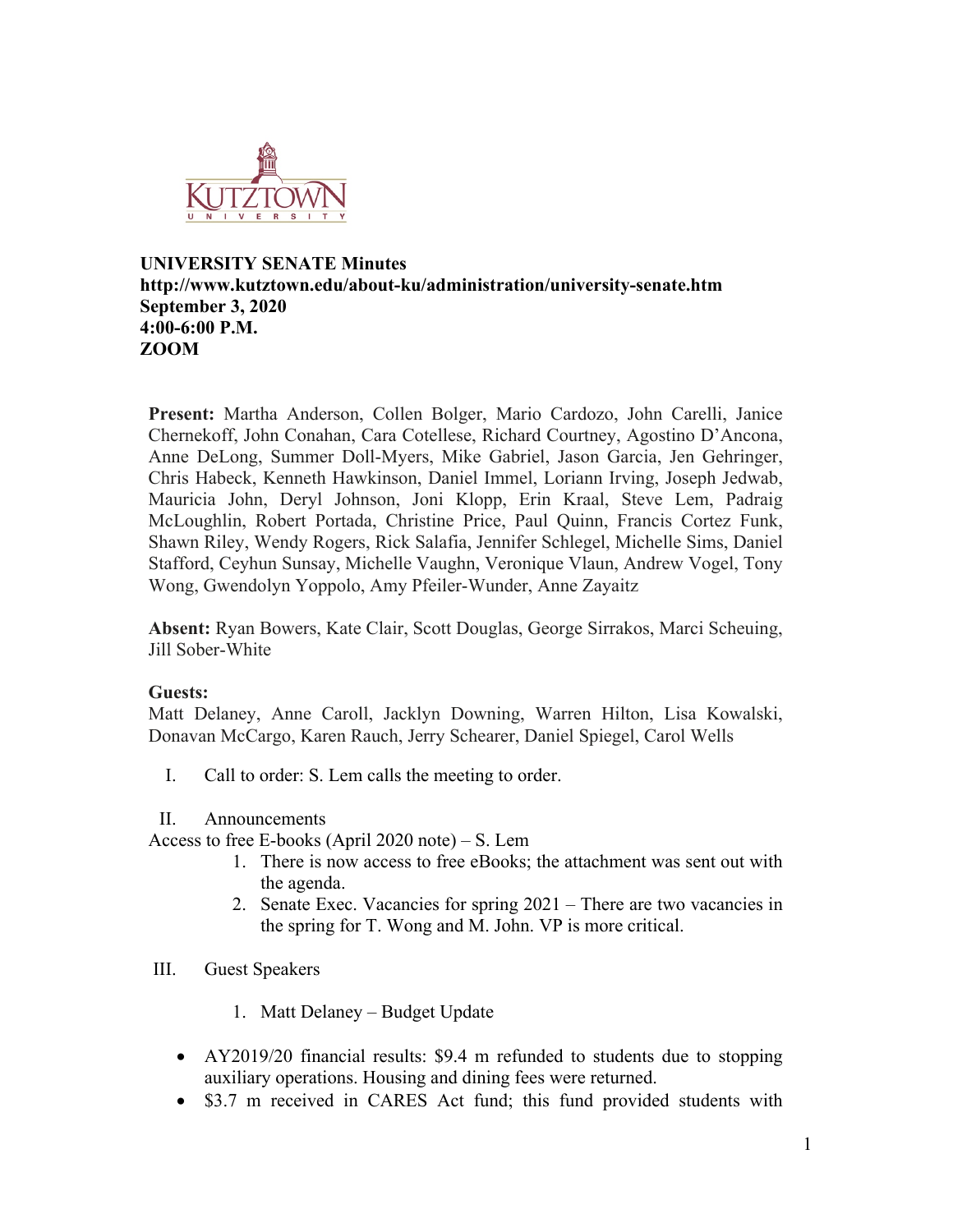financial support during the pandemic.

- We received \$2.5 m in Title V Federal appropriation funds. This was used mainly for technology enhancements (online learning, PPE, going virtual in spring).  $$1.5 \text{ m}$  used as of June  $30^{\text{th}}$ .
- Actions put into place to make sure we did not overspend in AY19/20: hiring freeze for staff positions and spending freeze on the operating budget due to going remote.
- Revenues exceeded expenses as we closed the books and cash balance increased.
- AY 20-21: No change in tuition rate and appropriations, continued decrease in enrollment; we are projecting a 3% decrease in overall enrollment even though new student enrollment is up nearly 10%.
- Fall freeze is on September  $14<sup>th</sup>$ , and final numbers will be available then.
- Projected decrease in enrollment will result in \$2.75 m of less revenue.
- On the expense side: 2.5% in pay increase, annual insurance premium increase 335k, student aid 700k, deferred maintenance 900k.
- Left with a \$6.75 m budget deficit. Necessary cuts were made to balance the budget.
- Savings: Eliminated 20 vacant tenure track lines, 10 vacant staff positions, 19 faculty retirements, and reductions to the temporary faculty pool, 10% operating budget cut.
- Factors that could lead to further cuts: greater than 3% decline in fall enrollment, cut in state funding, further impact of pandemic.
- What's next: The financial sustainability version three will be submitted to the State System, fall enrollment freeze date, more discussion and planning.
- Big requirement: Chancellor wants to return to FTE of 20.4. This would require reduction of faculty by 52 positions, working on path forward.
- Not budgeted: Early retirement payouts, Covid-19 pandemic expenses.

C. Habeck: Is less state funding on the horizon?

M. Delaney: State appropriations could be affected by the pandemic. We are asked to assume that state appropriations will stay flat which is also a challenge.

P. Quinn: What are the actuals for the last three years?

M. Delaney: AY-18/19 we had a balanced budget, AY-19/20 we had a surplus due to hiring and spending freeze.

T. Wong: What happens if students give up housing? Is there any data on how many students are doing so?

M. Delaney: Housing fees are captured on the auxiliary side. We projected 3200 beds to be filled; 250-350 below that number. Projected to miss auxiliary revenues for this current year by \$5 m due to 10% reduction. Students opting to move off campus can do so up until this weekend (9/7/20) at no charge.

S. Lem: Has Middle States extended any leniency?

M. Delaney: Middle States has not extended any leniency due to budget; we are meeting the requirements and we have been able to balance our budget over the past three years.

Erin K: What was the decision-making process for the CARES fund.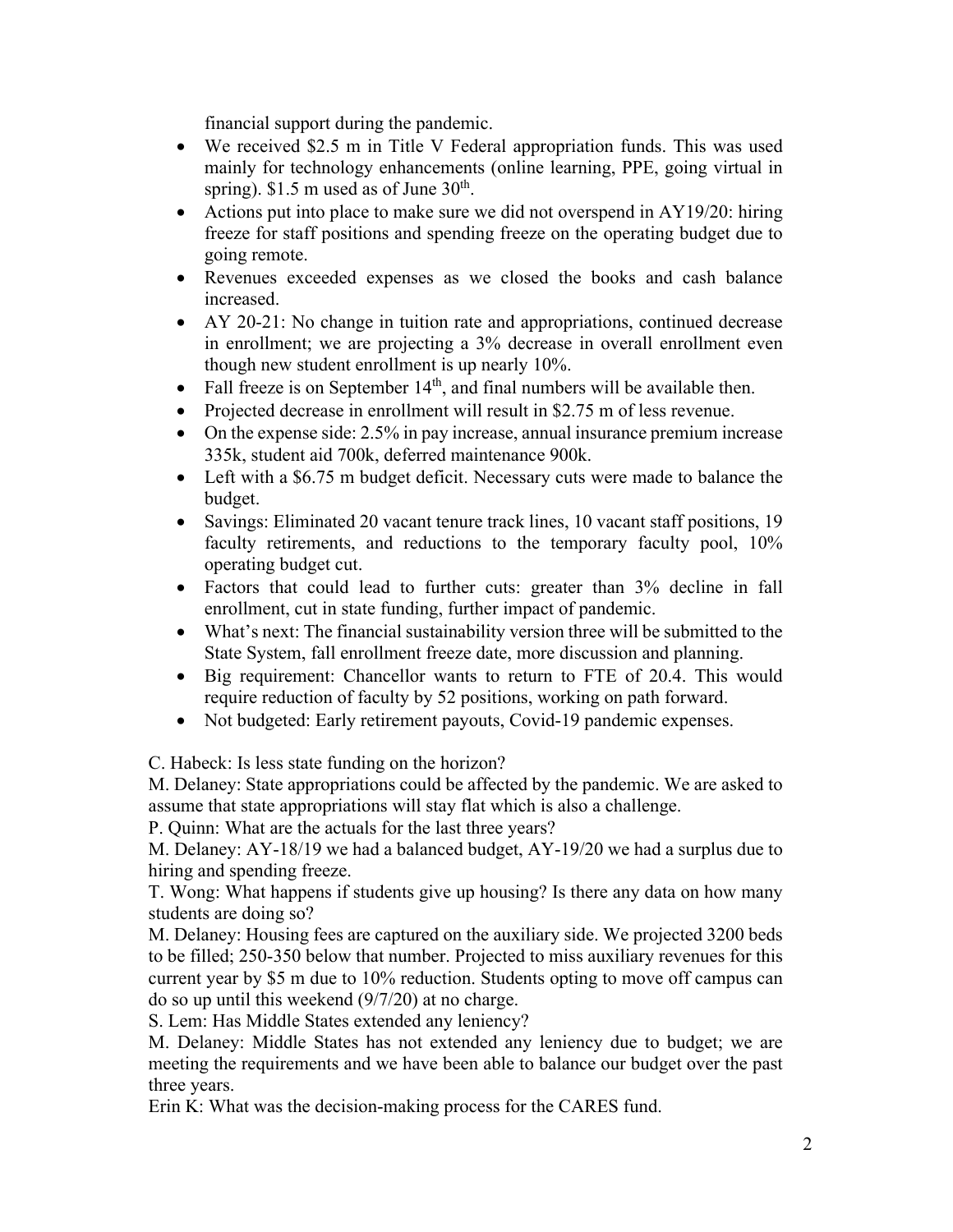M Delaney: First \$3.7 m went directly to students, second \$3.7 m was used for auxiliary refunds, \$2.5 m was used for technology, PPE, personnel expenses etc. Many restrictions were placed on the funds.

S. Lem: One issue that arose was how the university responded to the social unrest regarding BLM.

- 2. Donovan McCargo Bias Task Force Update
- Bias Incident Report Form
- [Bias Response Task Force Webpage](https://www.kutztown.edu/about-ku/administrative-offices/dean-of-students.html)
- [Diversity Works Webpage](https://www.kutztown.edu/about-ku/administrative-offices/dean-of-students/diversity-works-at-ku.html)
- Response Protocol for Handling Bias Motivated Incidents
- Trainings & Workshops
	- o Free Speech & Bias Workshop
	- o Activism Workshop
	- o New Student On-Line Training Module
	- o Bias Response Training
- Campus Initiatives
	- Unity Day
	- BEAR (**B**elonging **E**mpathy **A**dvocacy **R**espect) Rules
- Free Speech on Campus FAQ (*see attached*)
- Presentations w/Bias Task Force Members
- Campaigns
	- o We Belong -You Belong
	- o Friday's Kindness Activities
	- o Social Media
- Next Steps:
- Social Media (MyKU)
- Pre & Post Election Engagements/Activities
- Policing on Campus
- Opportunities for First Year Seminar

Jerry Schearer

- Thanks to the Commission on Human Diversity and the Institutional Climate Committee for collaborating on this.
- Virtual Unity Day will be held on 9/10/20 at 4 PM, done in a virtual world, working with third party, sign up by the 9/7 to be registered.
- 104 action items put forth by Dr. Hawkinson were meant to help increase diversity and equity on campus, can be modified, are being tracked, some are already completed.

D. Johnson: Diversity page should include other areas of diversity such as gender,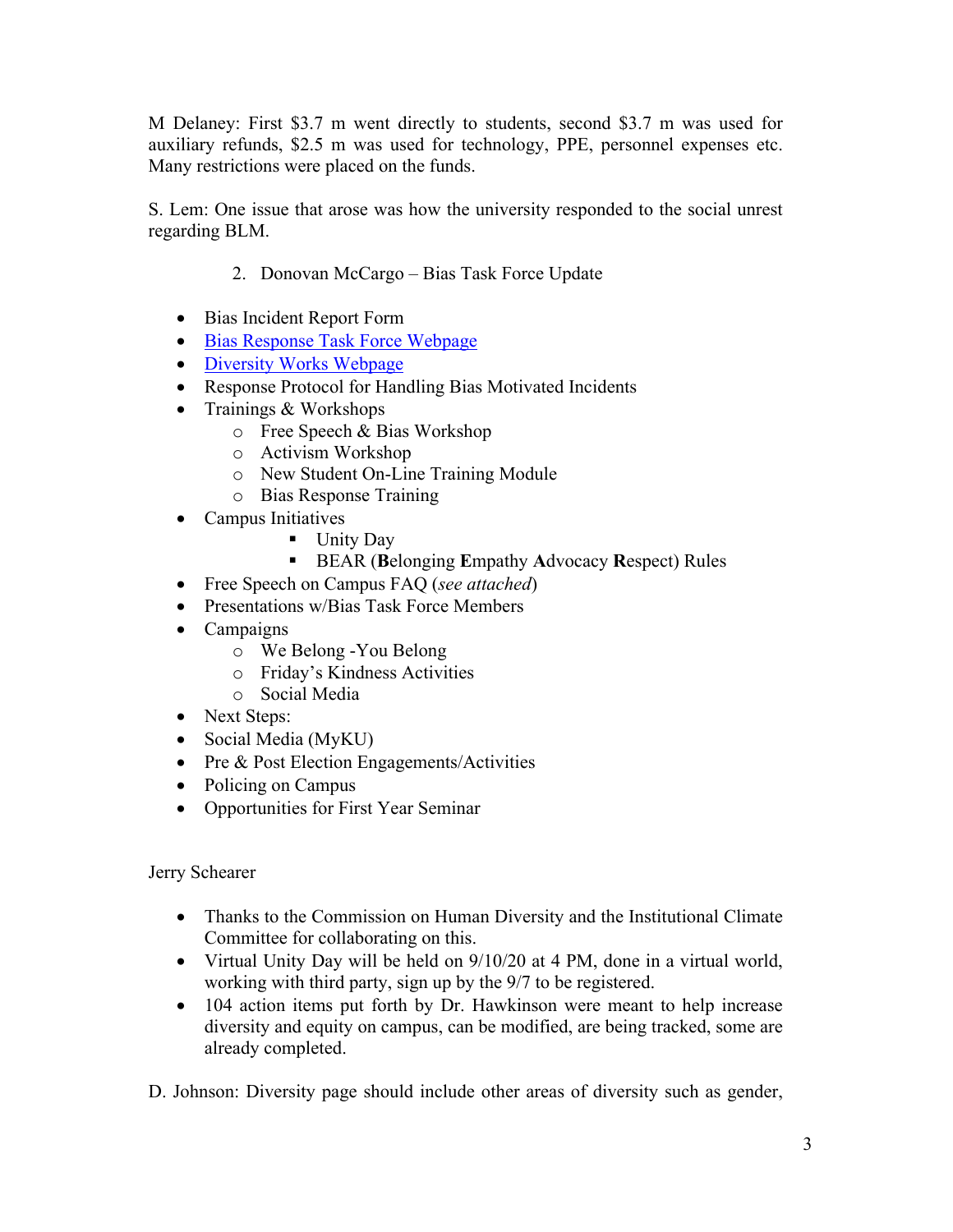sexuality, veterans.

3. Thomas Robinson & Arthur Garrison – BFC Initiatives Postponed

IV. Approval of the Minutes from March 5, 2020 (see attached) M. Gabriel moves, P. Quinn seconds, changes: A. DeLong was present, all in favor.

### V. Reports

### **1. Senate President – S. Lem**

Remarks: At the end of the May 2019 Senate meeting, I remarked that we faced an existential crisis and that unity was needed to survive the evolving landscape of higher education. At that time, none of us could have imagined how dire our circumstances would be today. We didn't know how the Chancellor's system redesign plans would impact KU nor could any of us have predicted the level of devastation caused by the COVID-19 pandemic.

Yet, among these crises, two things stand out. First, unity is possible. We saw it in the spring semester, where everyone went the extra mile to support our students. From Housing and Residence Life, who worked tirelessly to help move students out of the dorms on short notice, to IT, who provided laptops and support for remote learning, to the faculty, who made flexible class accommodations, we helped our students succeed and continue their education at KU this semester because of these efforts. It is a shining example of what we can achieve when we work together.

Second, it is clear that KU must continue its mission of delivering an on-campus, residential college experience if it is to weather these storms. This is who we are; to change that mission, even temporarily in the short-term, would have significant impact and ripple effects on the university and broader community. Still, we know the landscape of higher education – in Pennsylvania and the rest of the country – is changing, and we need to adapt our mission and approach in the medium and longterm to achieve enrollment and financial sustainability. This is and will continue to be a difficult but necessary conversation, but it is a conversation that we will have together.

#### Agenda Overview:

*Guest Speakers:* Most of the questions I have received from campus constituents over the summer were about the financial impacts of COVID-19 and how the university is reducing racial and social injustice amid the Black Lives Matter and associated protests. To address these questions, Senate has invited Matt Delaney to speak on the budget, Dr. Donovan McCargo, Mr. Jerry Schearer, Dr. Thomas Robinson, and Dr. Arthur Garrison to talk about various initiatives on campus.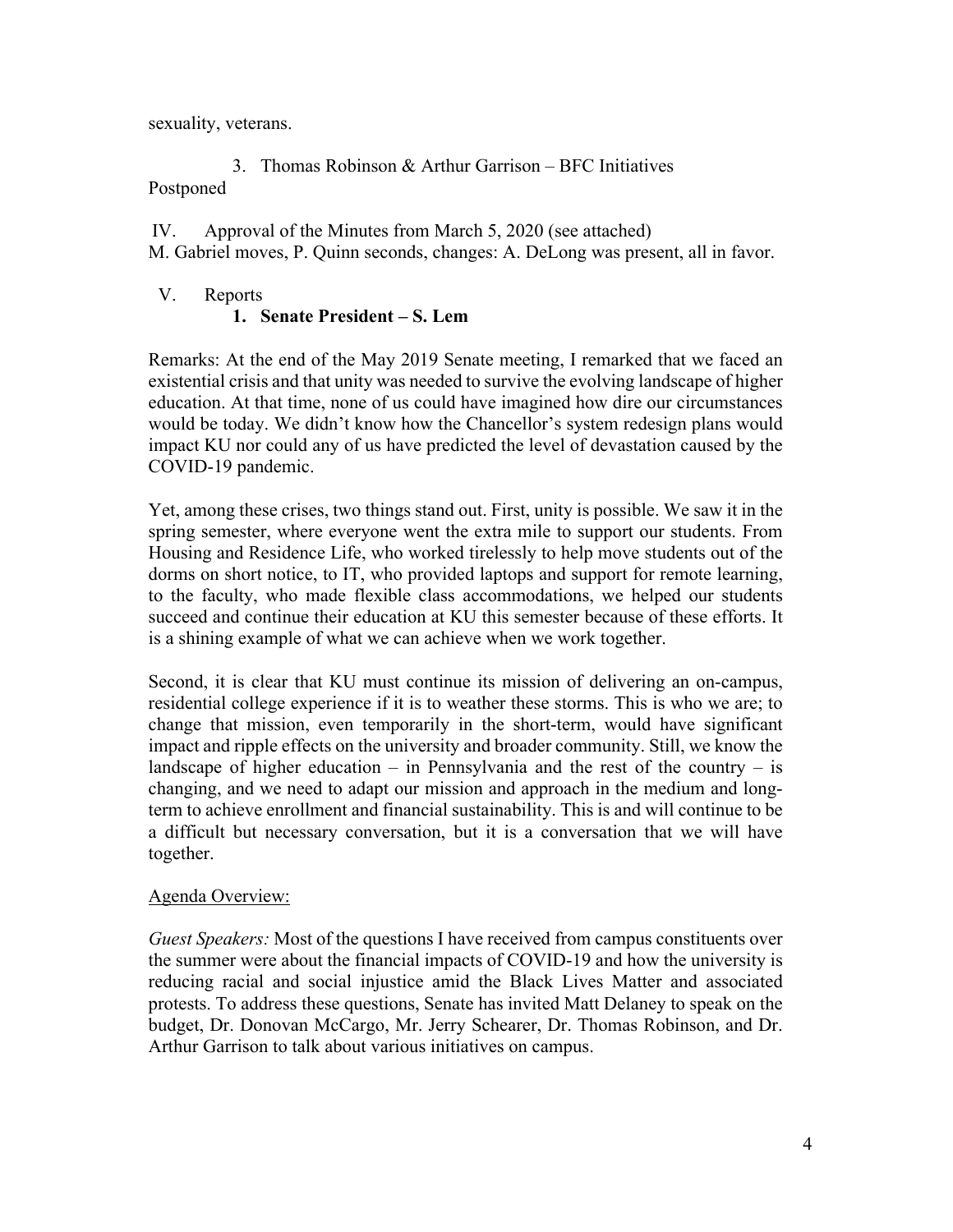*Unfinished Business:* Due to the spring pandemic, many non-essential and nonacademic activities were temporarily suspended. This has impacted many of Senate's unfinished policy initiatives. Undergraduate Academic Forgiveness (ACA-055) and Course Grading – Undergraduate Students (ACA-048) were referred back to the Academic Standards & Policies Committee in the early spring 2020 semester and remain with the group. The Early Warning Initiative remains with APSCUF. No notable progress was made on the Final Exam Policy (ACA-025) in the spring 2020 semester.

*New Business:* Given the complexity and challenges of the fall 2020 semester, the Provost and Senate Exec propose extending the spring 2020 emergency withdrawal and grading policy.

## **2. Senate Vice President – T. Wong**

The Committee on Committees will meet on September 17 to discuss filling in the following positions.

- 1. There are 5 willingness positions that need sabbatical replacement. Academic Standards & Policies Committee
	- College of Liberal Arts & Sciences Representative (Sabbatical replacement Spring 2021)

Campus Beautification & Preservation Committee

- Graduate Faculty Representative (Sabbatical replacement for Spring 2021) Enrollment Management Committee
- College of Visual and Performing Arts Representative (Sabbatical replacement Spring 2021)

Graduate Exceptions Committee

• Graduate Counselor Education Representative (Sabbatical replacement for 2021-22)

University Academic Honesty Committee

• At-Large Faculty Representative (Sabbatical replacement Spring 2021)

There are another 5 willingness positions that need to be filled in due to retirement or resignation.

Academic Technology Committee

- College of Visual & Performing Arts Representative  $-2$  years
- Cultural & Performing Arts Advisory Committee
- Theatre Faculty Representative  $-1$  year to cover until August 2021 when the original term ends

Institutional Climate Committee

• Faculty Member from the College of Business Representative – 1 year to cover until August 2021 when the original term ends

Undergraduate Admissions Exceptions Committee

• College of Liberal Arts & Sciences Undergraduate Faculty Representative – 2 years (term ends 8/31/2022)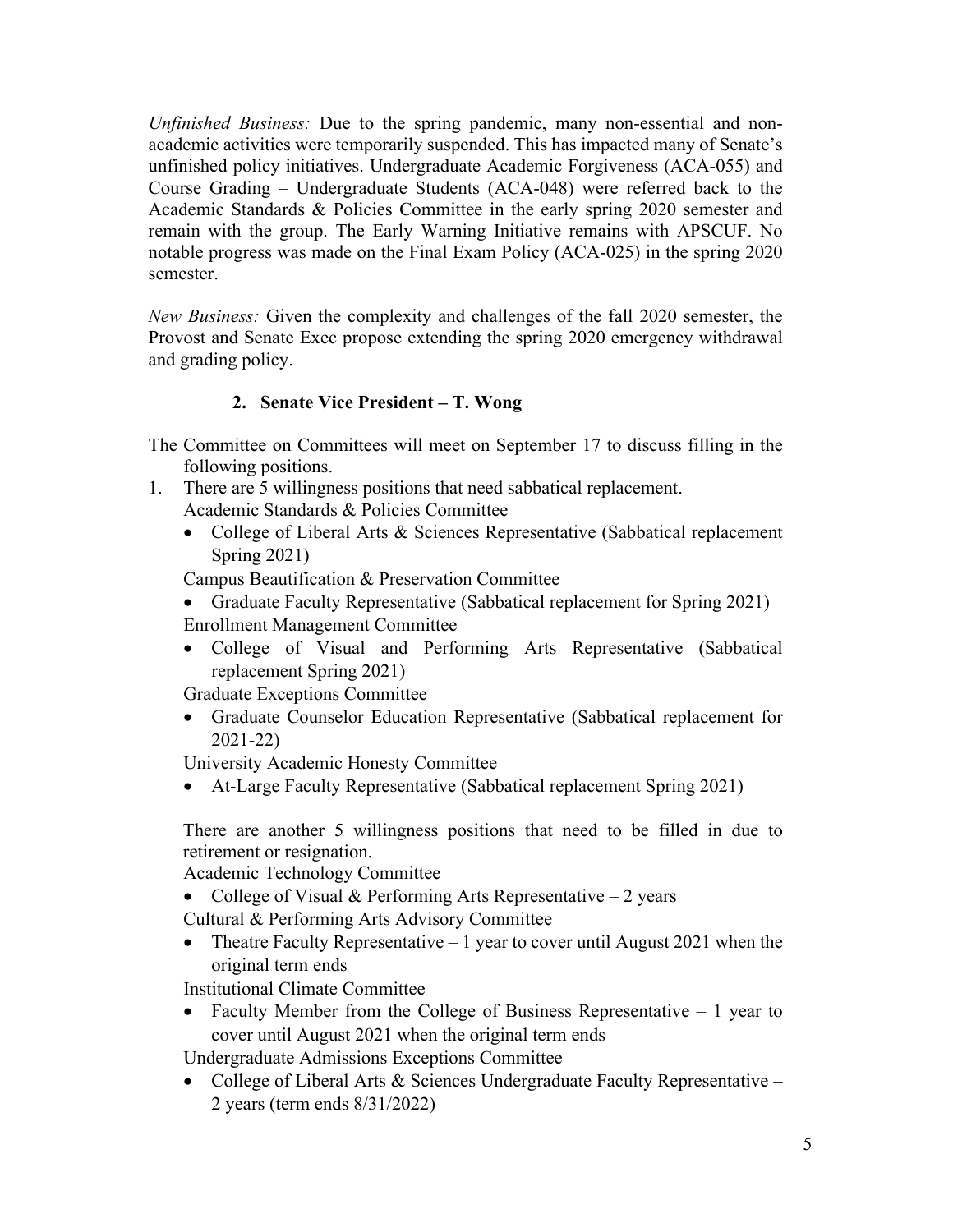University Conduct Board

- At-large Faculty Representative  $-3$  years (term ends  $8/31/2023$ )
- 2. There will be a survey to be sent to Committee Chairs by the end of the month:
	- meeting dates, time, and venue/Zoom link
	- recent accomplishments
	- goals for the year
	- areas open for collaboration
- 3. A new database for Senate Governance Committee memberships in progress by Kunio Mitsuma.

## **3. Senate Secretary – M. John**

- Senate Vice President (Sabbatical coverage for Spring 2021)
- Senate Secretary (Sabbatical coverage for Spring 2021)

## *University Senate Representatives (starting Spring 2021)*

- Center for the Enhancement of Teaching  $-2$  years
- Emergency Management Committee (sabbatical coverage for Spring 2021)
- Space Allocation Committee  $-2$  years

### Committees

Strategic Planning & Resources committee

• Non-Teaching Faculty representative – 3 years (retirement replacement)

# **4. University President – K. Hawkinson**

- Appreciation to everyone who made move-in a success
- Aug  $19<sup>th</sup> Virtual Convocation event: honored faculty, employee of the year,$ coaches of the year, Provost (curricular changes), W. Hilton (enrollment), M. Delaney (budget), all shared important news
- 9-10% increase in new freshmen, 18% in graduate students and down 40 transfer students
- Up 2% in retention to 78%, 1% in persistence to 67%, overall enrollment down 3% due to large graduating senior classes
- Terry Brown highlighted initiatives around campus
- Received nearly \$1m in grants from NSF S-STEM grant (Math and Computer Science). This will fund low-income first-generation college students.
- CBDC received about \$16.7 m in the past fiscal year to help with small businesses.
- Last year we raised the most money in the history of KU through our foundation bringing in just under \$9 m for scholarships and other initiatives.
- Endowment has gone from \$19 m in 2015 to over \$34 m at the end of this fiscal year.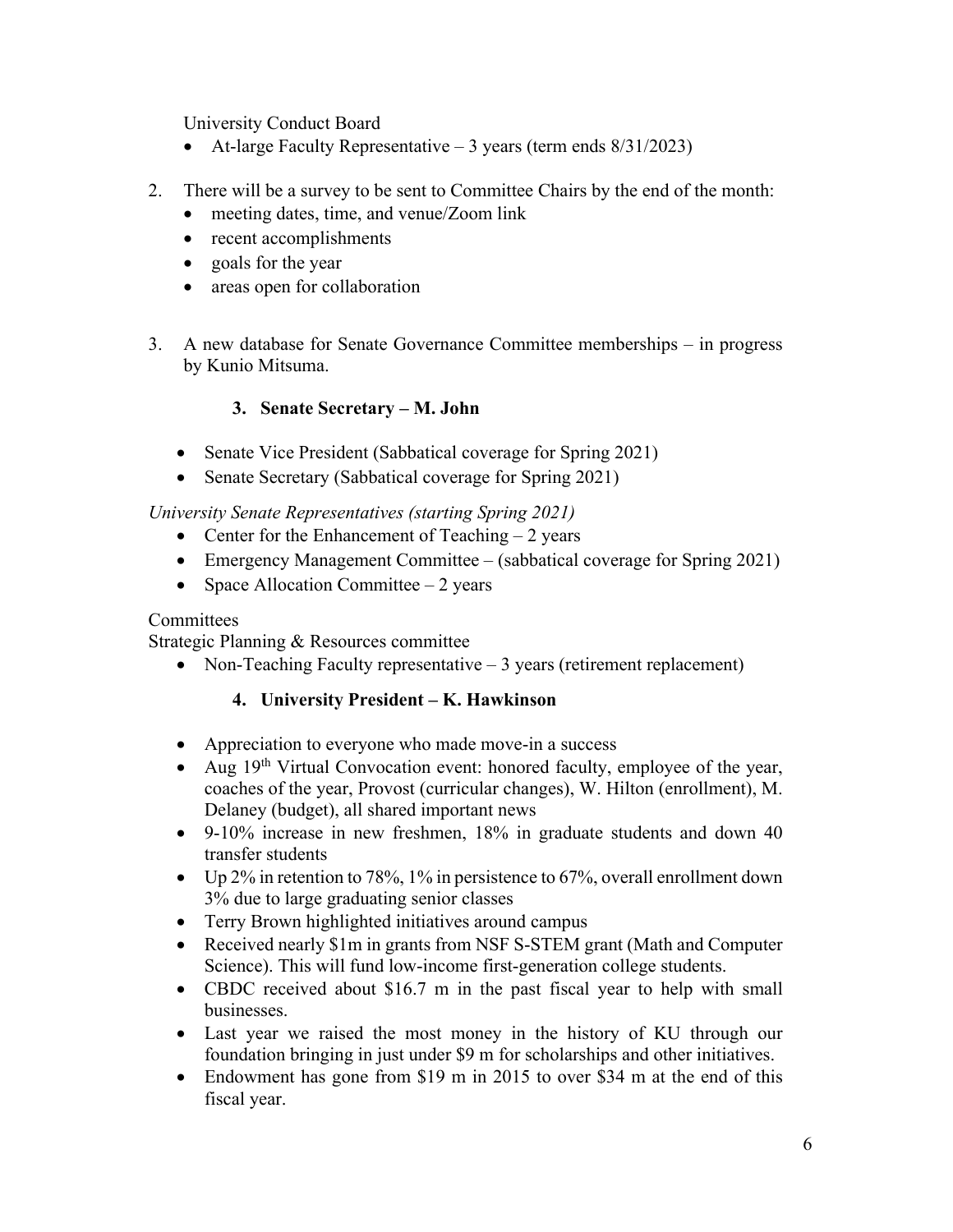- Accreditation: COB celebrated continued excellence, first five-year renewal since 2015. Computer Science has been accredited.
- Read daily pandemic updates.

# **5. University Provost – A. Zayaitz**

- Willing to walk on campus with anyone masked and socially distanced
- University community has changed course delivery
- Currently 67% of courses are online
- Just over 28% are in person hybrid and just under 5% F2F
- Every change needs to focus on the success of our students
- Critical that we assess our educational effectiveness in the classroom and across campus
- Scheduled for a site visit from Middle States: November  $12<sup>th</sup>$  and  $13<sup>th</sup>$  (virtual) site visit)
- Thanks to faculty, staff and especially IT

D. Johnson: You extended an offer to APSCUF to work on an ad hoc committee to look at criteria for cuts related to the FTE. Was that same offer made to Senate and SPRC to be part of this committee?

A. Zayaitz: APSCUF did not want to be part of that committee. There are other conversations happening. When time comes the offer will be extended to other entities.

D. Johnson: Representation of SPRC is needed because this goes in line with the mission of that committee.

J. Schlegel: If students are sent home prior to Nov  $20<sup>th</sup>$  will faculty teaching hybrid still have access to the classroom and OWL technology?

A. Zayaitz: Yes, that is expected.

# **5. Student Government Board – A. D'Ancona**

- SGB concluded New Student Elections; 5 Freshman were elected each fall semester and there were 19 nominations.
- SGB retreat will be held this weekend  $9/4 \& 9/5$ —A major SGB goal for the year: Help to diversify curriculum and curriculum standards. Also, to put in place initiatives to hire more diverse faculty. We look forward to working with University Senate and curriculum committees to make this happen
- BSGP Board of Student Government Presidents will have the opportunity to have a round table discussion with PASSHE Vice Chancellor and Chief Officer of Diversity, Equity and Inclusion-Sept 17th 1-2:30pm
- Unity Day is next Thursday 4/10 beginning at 4:30
- Pride Fest is tentatively September  $24<sup>th</sup>$
- SGB E-board and 5 other student leaders were invited to a round table discussion with the PASSHE Chancellor for October 30th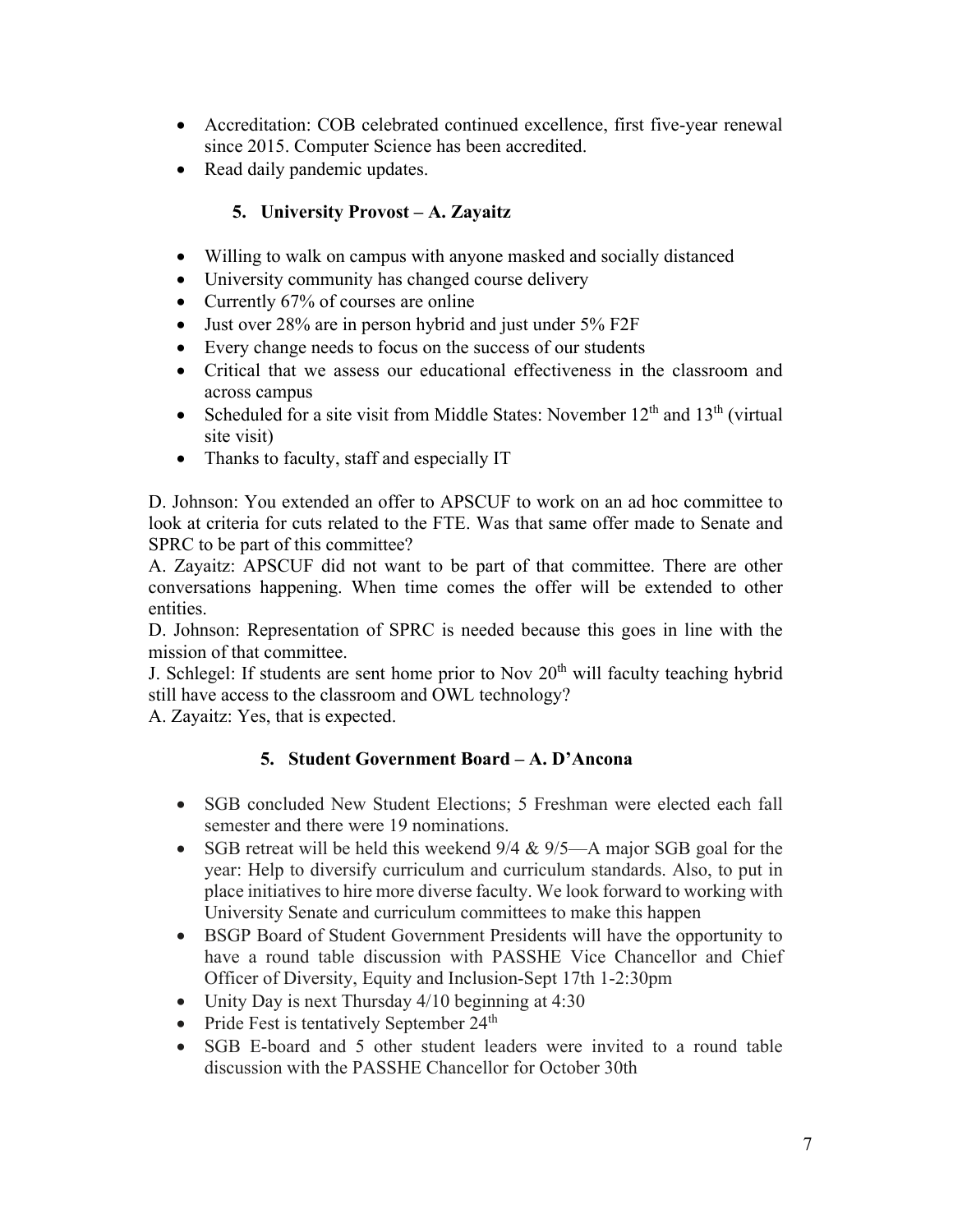C Price: PrideFest is currently scheduled for 9.24 but we are considering postponing due to virtual switch.

## **6. Assessment Office – K. Rauch**

- Krista Prock has sent out the agenda for academic assessment day which will be held on Friday, September 18, 8:45a.m.-12:00p.m. via zoom. Several panels will be available. Time saving tips for using the software will be discussed.
- KU faculty will share and discuss tips for moving through assessment during a pandemic.
- 9/15 each academic program's assessment report is due to your respective Deans. One-on-one sessions are available for new chairs.

# **7. Union Reports**

### Ray Dunkle, KU AFSCME President

Our biggest concern is that if we go 100% online our members will be the ones that are furloughed. When we went to Teleworking back in March some of our members were put out on Special leave without pay or working reduced hours. We also had members that have been temporarily transferred to another department. What we want remembered is we also have a stake in what goes on in the University. We feel that we are the forgotten on decisions.

### Frances C. Cortez Funk, KU SCUPA President and Representative to University Senate

Over the summer months, 14 State University Administrators (SUA) who are in the State College University Professional Association (SCUPA) bargaining unit placed on either part-time or full-time Mandatory COVID19 Leave. The University made decisions that work could not continue remotely for those placed on leave. Those on leave had two choices, to use accrued sick and paid time or take leave without pay. All had their benefits continue during Mandatory COVID19 Leave.

Retirements for the 2019-2020 Academic; Year Rhonda Branford, Eric Powell, Pamela Scampton, and Valerie Reidout. Positions recently filled due to vacancies; Director of the Multicultural Center, Assistant Director of Residence Halls Operations and Student Relations, and Assistant Director of International Admissions.

Thanks to all SCUPAs for their hard work in providing services to all students as we start this academic year.

Paul V. Quinn, Sr., KU APSCUF Representative to University Senate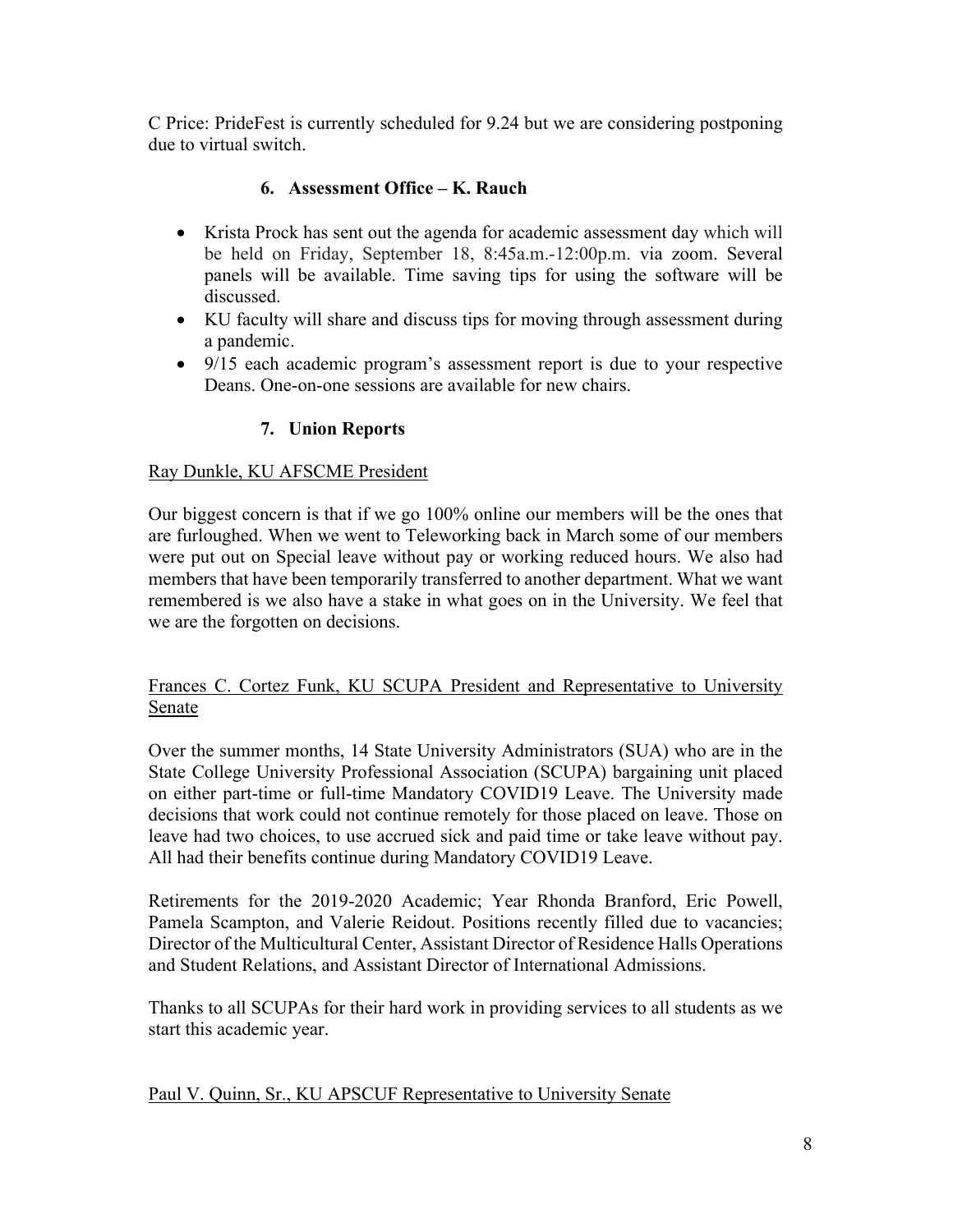- Open Letter: Letter was sent out concerning the re-opening of KU
- We appreciate that President Hawkinson considered the letter from the union with the re-opening plan
- Retrenchments: APSCUF's role is not to be involved in the process of retrenching; that is the reason APSCUF declined to be part of the process. Once retrenchment happens the union will advocate for faculty.
- Admin is being treated unfairly by PASSHE, retrenchment is strictly coming from the State and Chancellor
- Union will continue to fight this
- FTE is not in the contract; grievances are being examined against the process
- System Redesign: Chancellor is looking to turn us into another Penn State, this will always lead to more retrenchments
- Reach out to APSCUF, attend meet and discuss
- VI. Unfinished Business
- S. Lem:
- 1. Undergraduate Academic Forgiveness (ACA-055) @ ASPC: Still at the ASPC committee, activity stopped due to pandemic.
- 2. Course Grading Undergraduate Students (ACA-048) @ ASPC: Plus/minus for Ds and Cs – Referred back to the ASPC committee.
- 3. Early Warning (ACA-XXX) @ APSCUF: Referred back to APSCUF; nothing has moved forward yet.
- 4. Final Examinations (ACA-025 S. Lem: Re-starting that initiative for fall semester.
- VII. New Business

S. Lem: Provost and Senate Exec. have been discussing both spring 2020 emergency policies

1. Extension of spring 2020 emergency withdrawal policy

S. Lem: The emergency withdrawal policy extended withdrawal to the last day of regular classes. Motion comes from Senate Exec. committee to reinstitute the withdrawal extension for the fall semester to allow students to withdraw up until the last day of classes. Motion is now open for discussion.

A. Zayaitz: It is not a problem to extend this to the last day of classes if that is the desire of Senate, extending beyond that is problematic due to grading and graduates. D. Johnson: Since we are looking at the ratio, how do withdrawals affect the FTE the Chancellor is looking at. Where is count collected?

AZ: The count is freeze file is September 14; these withdrawals affect persistence and retention but not the ratio.

J. Schlegel: Do we know if students who received no credit have returned. Would this help students return?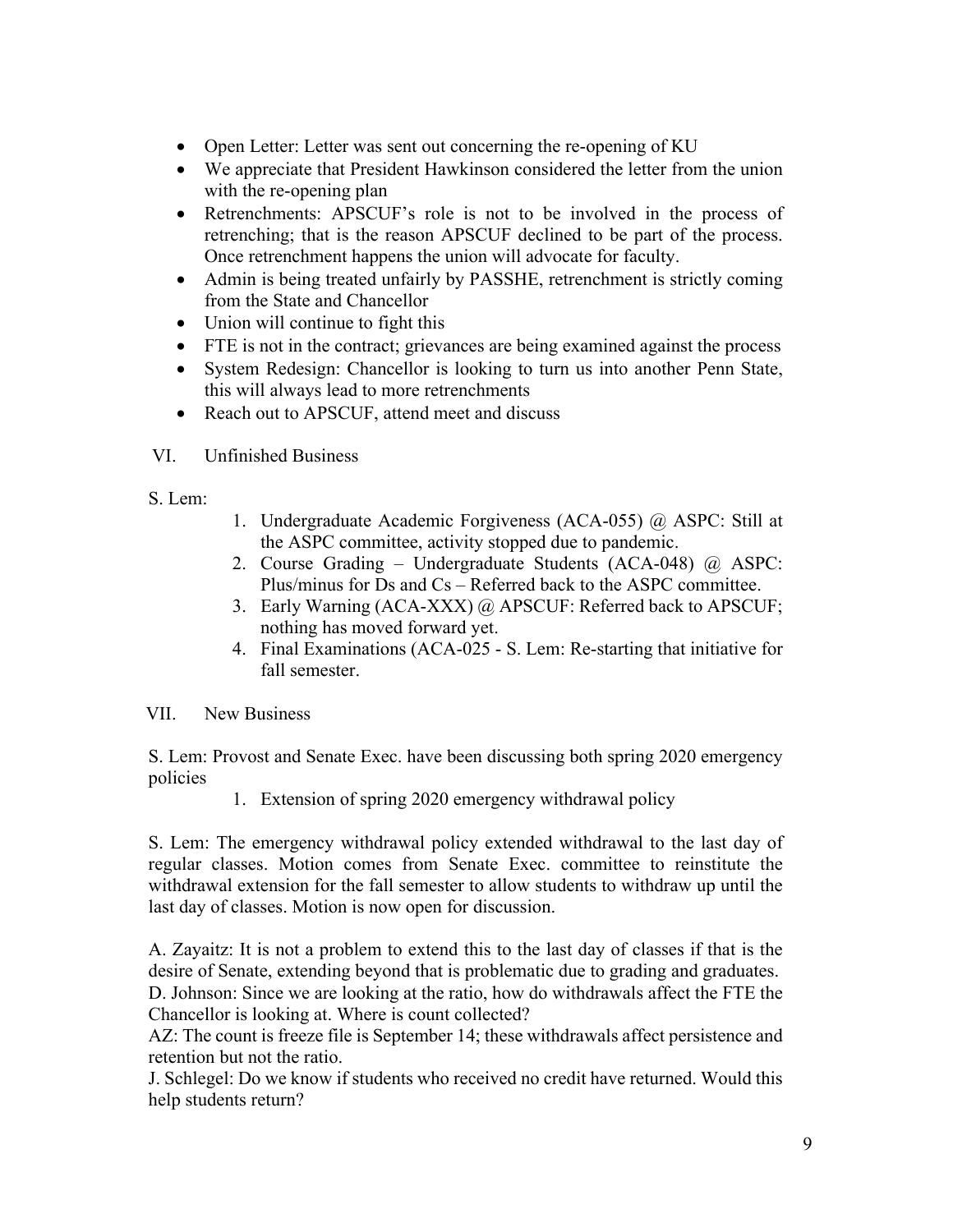A. Zayaitz: Summer numbers and retention and persistence numbers are up compared to previous years. Don't know if the two are connected

S. Lem: Motion to close: P. Quinn moves, E. Kraal seconds; all in favor, none opposed to closing debate

S. Lem: All in favor of extending withdrawal policy to the last day of the semester, all in favor; one opposed, no abstentions; motion carries and approved from the Senate to extend this policy.

2. Extension of spring 2020 emergency grading policy:

S. Lem: Last spring, due to the change in modality, Senate Exec. recommended that we come up with an alternative grading policy, to allow students to opt to a pass credit or no credit option to replace D's and F's after grades were submitted. Senate Exec. discussed this with the Provost and has recommended that we also extend the alternative grading policy to the fall semester for students. Motion comes from Senate Exec. to extend the alternative grading policy to the fall semester for students.

C. Habeck: Are these policies based on whether we go remote?

S. Lem: These are recommended due to the semester being chaotic. This is not what students signed up for. This was due to changes in modality.

C. Habeck: We had the full summer to catch up, to provide students with robust curriculum. Seems like a waste of time to try to provide them with rigor, if we allow this option

E. Kraal: Physical Science department is in favor. How will this be communicated to students that there will be repercussions? How do we come up with clear communication paths that are fair and equitable?

S. Lem: Answer will depend on what the body chooses to do on the policy.

A. D'Ancona: SGB can help inform students about this policy. We are here to advocate for students. Options are necessary. Students are appreciative. Some students do not have access to laptops and internet. Option to not take the credit is beneficial. SGB is in full support.

J. Wallace: Students are under a lot of stress working on zoom. P/F is a better option. A. Pfeiler-Wunder: Reiterates how information is understood by students. Good to know it is a helpful tool for students. Emphasizes that we make the communication of the document more available to students.

P. McLoughlin: Agrees with Dr. Habeck. This was an emergency policy last year. Modality changed with no understanding of what was going to happen. Now we know what we have, it is problematic that students can switch to P/F after grades are in. Students stopped attending mentally. If options were refined a bit, and the switch to P/F was earlier in the semester, that could be a better option than the current option.

A. Vogel: Has there been any research on rates of grade change coming out of institutional research? Were there mistakes and confusion for students who responded to this policy.

A. Zayaitz: Students were given letter grade and the option to change. Beneath that there was a GPA calculator, so they could do permutations of changing their grades to see how this affected their grade GPA. 3490 grades were changed, 1977 selected